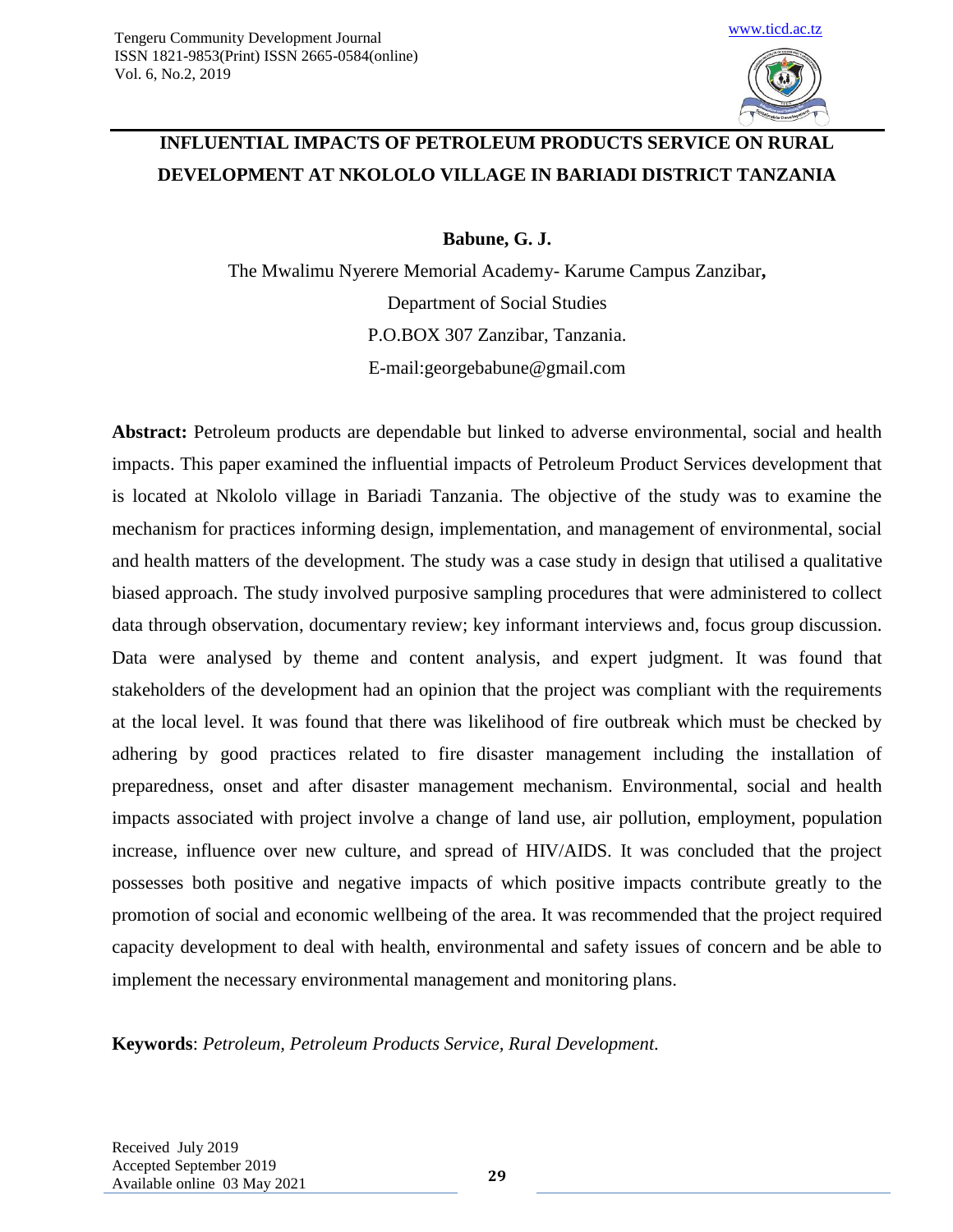

### **1.0 Introduction**

Human societies have been using petroleum products since Biblical times, yet the origin of this natural resource remains a mystery in history. As fossil evidence emerged during the 18<sup>th</sup> century that coals were derived from plant remains, many scientists proposed similar origin to explain petroleum (Walters, 2015). It was indicated that modern theories attempted to explain that petroleum originated from ancient sedimentary, organic-rich rocks that emerged during the 19<sup>th</sup> century. The relevance of petroleum to the activities of humankind, as well as the significant influence have on the economies of both oil-producing and oil-importing countries, can never be overstressed (Hassan, 2014). It is further explained that petroleum products have a far-reaching influence on the practice of development of these countries and the world at large. The discovery of oil has brought about staggering advancement to industrial growth worldwide and has helped ease transportation at both international and local levels. At the household level, petroleum energies have made life easy for mankind in such areas as cooking, heating, provision of electricity, local mobility and many more (Hassan, 2014). The global petroleum-producing countries benefiting from their products are namely, Gulf Cooperation Council: Kuwait, Qatar, Saudi Arabia, Bahrain, and the United Arab Emirates. Other oil producers are Iraq, Algeria, and Libya. Countries of Egypt, Sudan, Syria, Yemen as well as Djibout, Jordan, Lebanon, Morocco, Mauritius, and Tunisia are also producers (Hassan, 2014). The countries of the Arab world have witnessed massive social, economic, and political transformations in the past three decades due to petroleum. The oil sector and the political economy of oil have played a pivotal role in such transformations at different historical junctures (Al-Moneef, 2006). However, petroleum production, importation, distribution, storage, and consumption have been linked to a wide range of adverse environmental, social, and health outcomes, particularly when governance and institutional quality is low Olawuyi and Tubodenyefa, 2018).

In East Africa, the extractive sector in Kenya also involves oil among others. Petroleum products combined with gas contribute only about one percent of the country's gross domestic product (Institute of Economic Affairs, 2014). However, the economic and social roles of the sector have been changed by the recent discovery of oil since March 2012 when oil was discovered in Turkana by a United Kingdom firm, the Tullow Oil plc (Mwabu, 2018). In Tanzania, the petroleum involves not only upstream activities of exploration, but mainly the downstream type is the major engagement. The activities involved in the downstream are the importation, storage, transformation, export, inland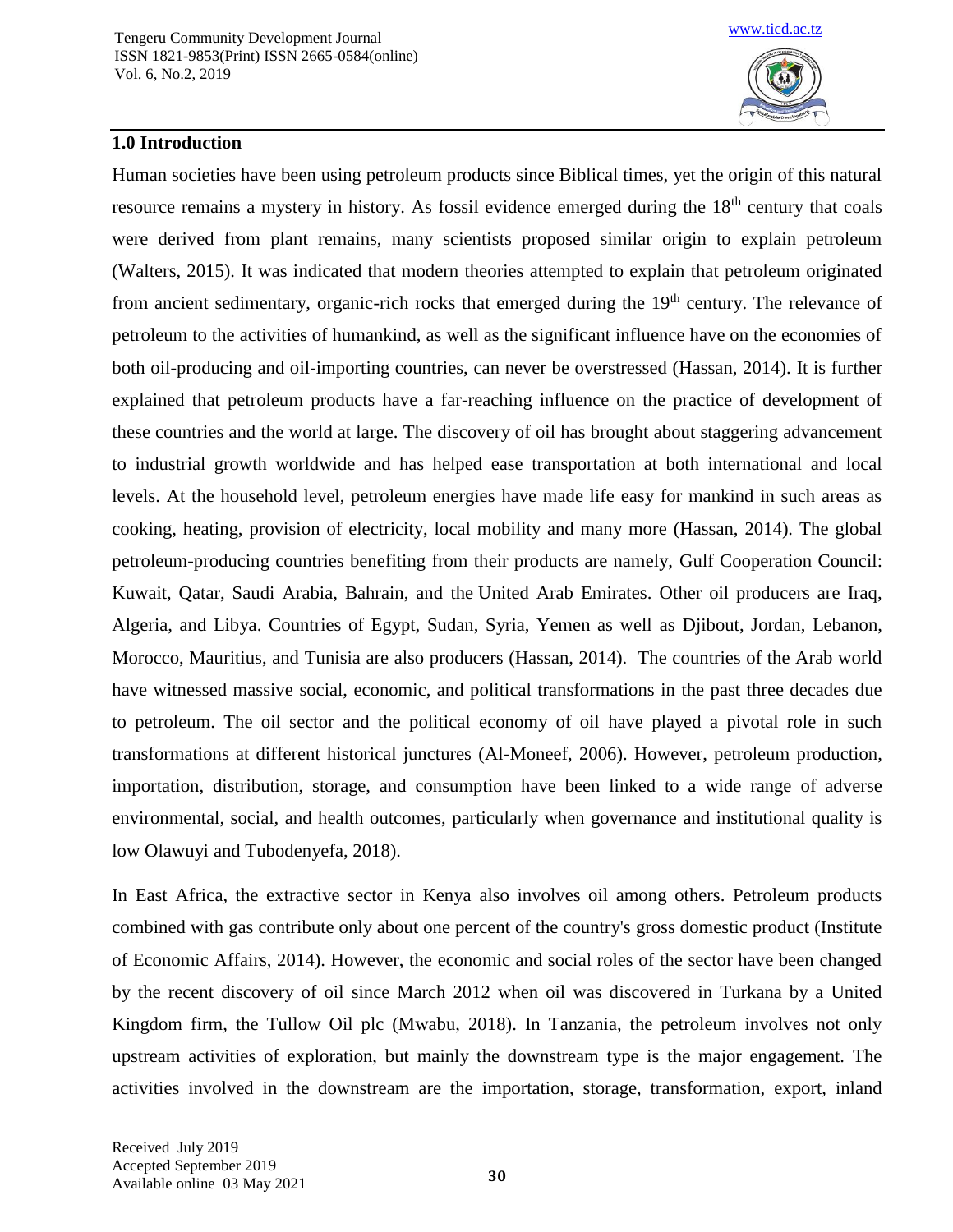

transportation of crude oil and refined petroleum products, wholesale and retail distribution of petroleum products including liquefied petroleum gas (Nyoni, 2013). Tanzania consumes about 1.54 million cubic metres per annum of petroleum products wholly imported from the Mediterranean, Arabian Gulf and sometimes from Durban, South Africa. Effective from January 2000, petroleum downstream sub-sector was liberalised enabling Oil marketing companies to individually procure and trade petroleum products under their market requirements and setting pump prices based on the prevailing market forces (Ewura website, 2013). Due to an increase in the market demand of petroleum products several oil companies have been formed which for many years have been dealing with both importation and distribution of petroleum products (Nyoni, 2013). There are also petroleum products services stations that are governed by the Petroleum Act and the Petroleum (Bulk Procurement System) regulations of Tanzania of 2017. According to the Petroleum Bulk Procurement Agency of Tanzania, (2020) the petroleum products imported under the Bulk Petroleum System (BPS) include Motor Super Premium (PMS identified as clean petroleum products in BPS. The second is the Automotive Gas Oil (AGO) identified as clean petroleum product in BPS. The third product is the Illuminating Kerosene (IK) identified as a clean petroleum product in BPS. The fourth product is Jet-A which is identified as a clean petroleum product in BPS. The fifth one is Heavy Fuel Oil (HFO) while the sixth product is Liquefied Petroleum Gas (LPG). The seventh product involves any other petroleum products as the Minister may declare. Since Tanzania imports these products, there is a formal procedure in the implementation of bulk procurement of petroleum products that involve key players identified by the government of Tanzania. This comprises the chain of actors involving suppliers, oil marketing companies, marine surveyors and terminal owners. Regarding the distribution of petroleum products to the final consumer the status of petroleum stations as of  $30<sup>th</sup>$  September 2019 in Tanzania were 1562 stations located in all regions (URT, 2019).

The project fulfills the objective of conducting the business of petroleum products in the local markets in Bariadi district. Given this fact, according to the Tanzania EIA and EA Regulations, the project qualified assessment of the environmental audit since it existed before the coming into force of the Environmental Audit (EA) regulations Number 20 of 2005 (URT, 2005). The study was done at Nkololo village in Bariadi District. Bariadi district is one of the councils in Simiyu region. Bariadi district council covers an area of 5,485 Km squares with a population density of 77.11/km squares. Rainfall is average in this area. Its population is 422,916 people where 201718 are males (47.7%) and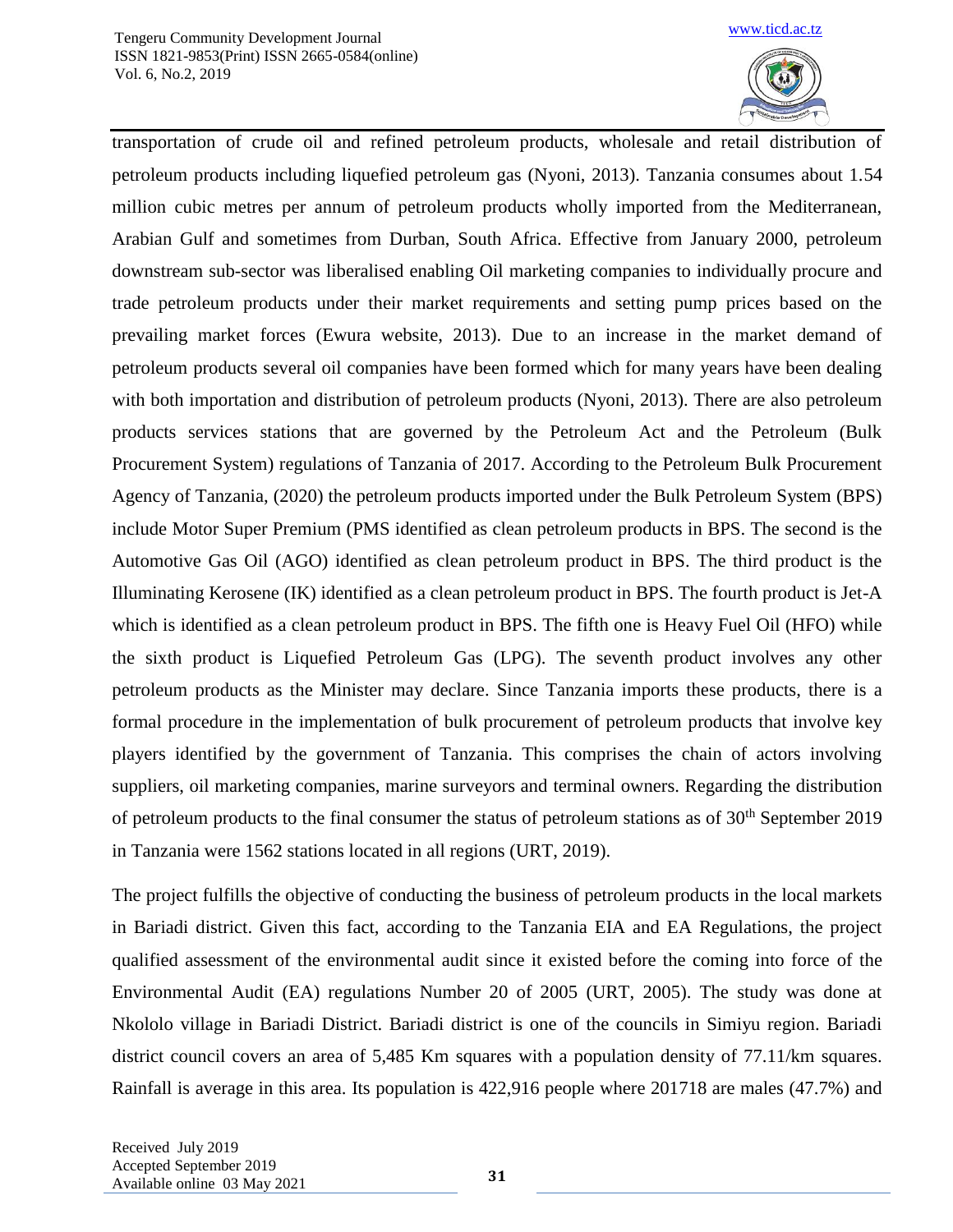

221,198 are females (52.3%). The population age groups comprise of 0-14 years who are 220,726 people, 15-64 years are 190, 242 and 65 and above years are 11, 948 people. Urbanisation rate is 376,336 rural population and 46,580 urban residents. The project is located in Bariadi district, in Nkololo village which forms one of the five villages of Nkololo ward in Nkololo division. The project is located in the centre of the village. It is adjacent to the village's local roads junction, and shops making the main service centre of the village. Nkololo ward has a population of 24419 distributed in five villages. The distribution of population in villages of the ward indicates that Nkololo with 6794, Bubale with 4619, Mwamoto with 3615, Mwabadimu with 4153, and Chungu cha Babwawa with 5238 population (Bariadi District Council, 2018). Nkololo ward experiences various economic activities. The dominant economic activity is mainly agriculture comprising of maize, sorghum, and sweet potatoes as food crops. Cash crops for the area include cotton and sunflower. The project location in Nkololo village, which forms the headquarters of the Nkololo division and ward, has the biggest rural business centre of all centres in the ward. The business centres provide services including kiosks, petrol station, warehouses, guests, rural bars, and shops.

Theoretically, the project relates to the modernisation perspective of development in which traditional technologies should be replaced with modern ways as per project services. The project is contributing to the modernising practices of development in various arenas involving the transport sector, building subsector, communication, rural social transformation, and urbanisation process. Through this project, traditional ways of energy like the use of charcoal, firewood, and long-distance walks are being replaced progressively with the reduction of environmental degradation. Empirically, the project has a contribution to the global sustainable development goals 2030 on ensuring sustainable environmental management at the local level (Osborn *et al,* 2015). Empirically, the study process examined the project's relevant policy, legal and regulatory frameworks at local and international levels. These involved the analysis of relevant policies to petroleum stations in Tanzania. It also analysed the related legal framework to inform the requirements and compliance of the project in its activities. Various relevant protocols, agreements, and conventions had been addressed in the review. The analysis of these was important to communicate the understanding of practical issues and direction to inform the developer for action. Therefore, this section provides the synopsis about the review as analysed in the study. These involved the Sustainable Development Goals 2030 that calls for environmental and development sustainability. The Tanzania Development Vision 2025 that addresses five goals of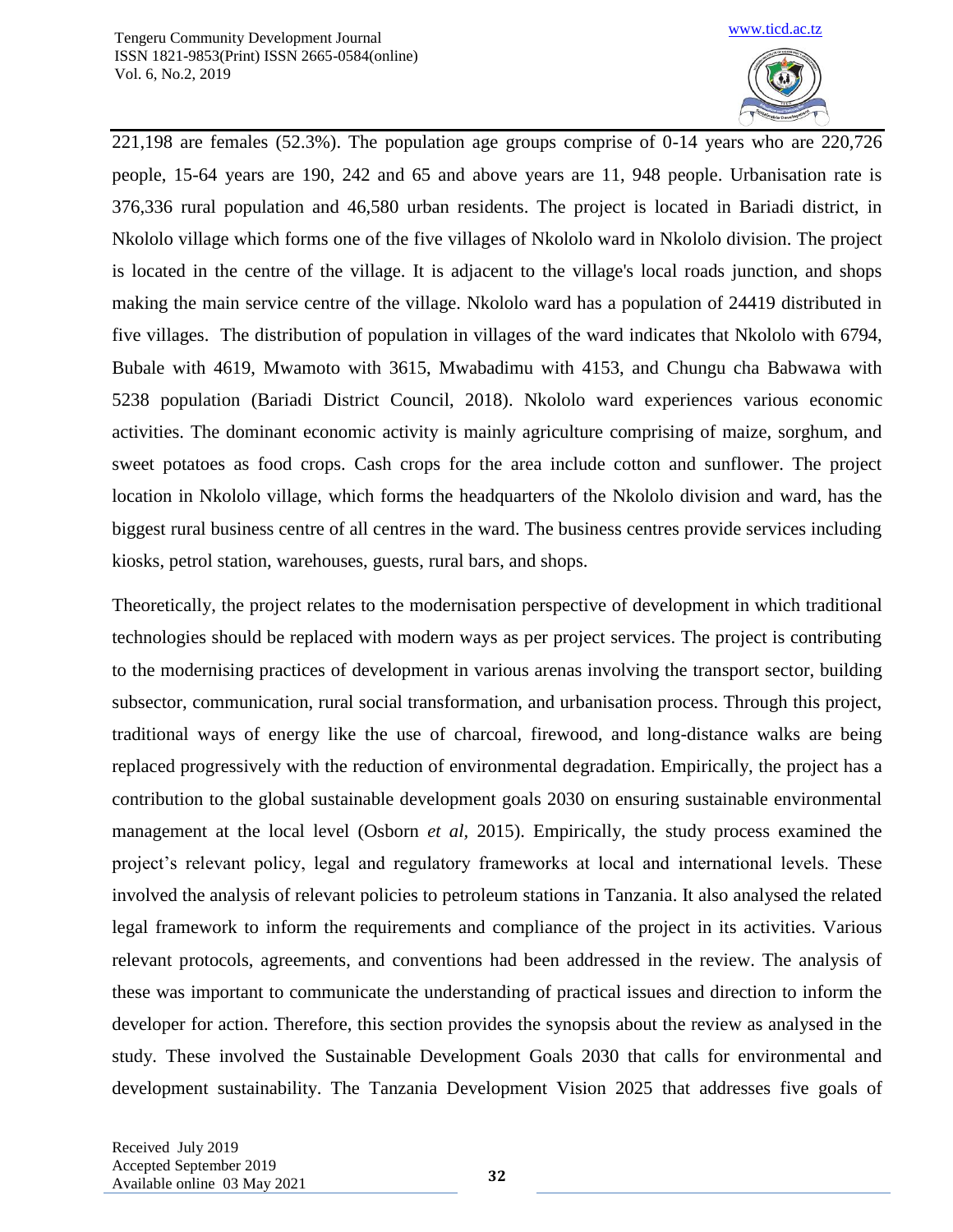

development in Tanzania aimed at the transformation to a middle-income country. The project contributes to micro-level development practices. The National Five Year Development Plan 2016/2017-2020/21 informs the current development practices in Tanzania whereby this project has a micro-level value of the practices of the plan. National Environmental Policy of 1997 focused on conservation, management, and protection of environmental resources in development. National Land Policy of 1996 addresses management and land planning concerns in Tanzania. The National Population Policy, 2006 aims to regulate population to resources and development. Other policies reviewed were the Human Settlement Development Policy of 2000 promoting sustainable human settlements in Tanzania. National Water Policy of 2002 for water resources development, protection, and management. National Health Policy, 2007 that takes public health aspects of the nation. National Trade Policy of 2003 for trade development and promotion matters. The National Petroleum Policy of 2014 is central to petroleum products' services direction of conduct. The Construction Industry Policy of 2003 takes issues related to construction in rural and urban settings. The Cultural Policy of Tanzania of 1997 protects and promotes the cultural values of Tanzania. National Road Safety Policy of 2009, this promotes road safety among actors. The Small and Medium Enterprise Development Policy 2003 oversees the establishment of enterprises and the Antiquities Policy of 2008 responsible for historical issues, were also reviewed.

The national legal and regulatory frameworks of the United Republic of Tanzania as enacted in various periods were analysed. These included the Environmental Management Act N0. 20 of 2004 that requires conservation and management of the environment in Tanzania. The Environmental Impact Assessment and Audit Regulations of 2005 which requires the conduct of EIA and audit for sustainability purpose of development. National Land Use Planning Commission Act No. 3 of 1984 requires the observance of development plans in development. The Village Land Act N0. 5 of 1999 is related to village land management and administration. Occupation Health and Safety Act of 2003 aims at strengthening human resource health status at the workplace. The Water Resources Management Act, 2009 is centred towards ensuring sustained management and conservation of water resources in Tanzania. The Surface and Marine Transport Regulatory Authority Act of 2001 regulates the transportation of petroleum products on surface and marine. The Road Act No.13 of 2007 and the Road Traffic and Transportation Regulations of 2001 N0. 53, 97, 161. Others are the Petroleum (Conservation) Act G.N N0. 118 of 1981, Petroleum Act, N0. 8 of 2015 (Bill Supplement), the Weights and Measures Act (Principal legislations) GN N0. 59 of 1983, Trade Development Act N0. 4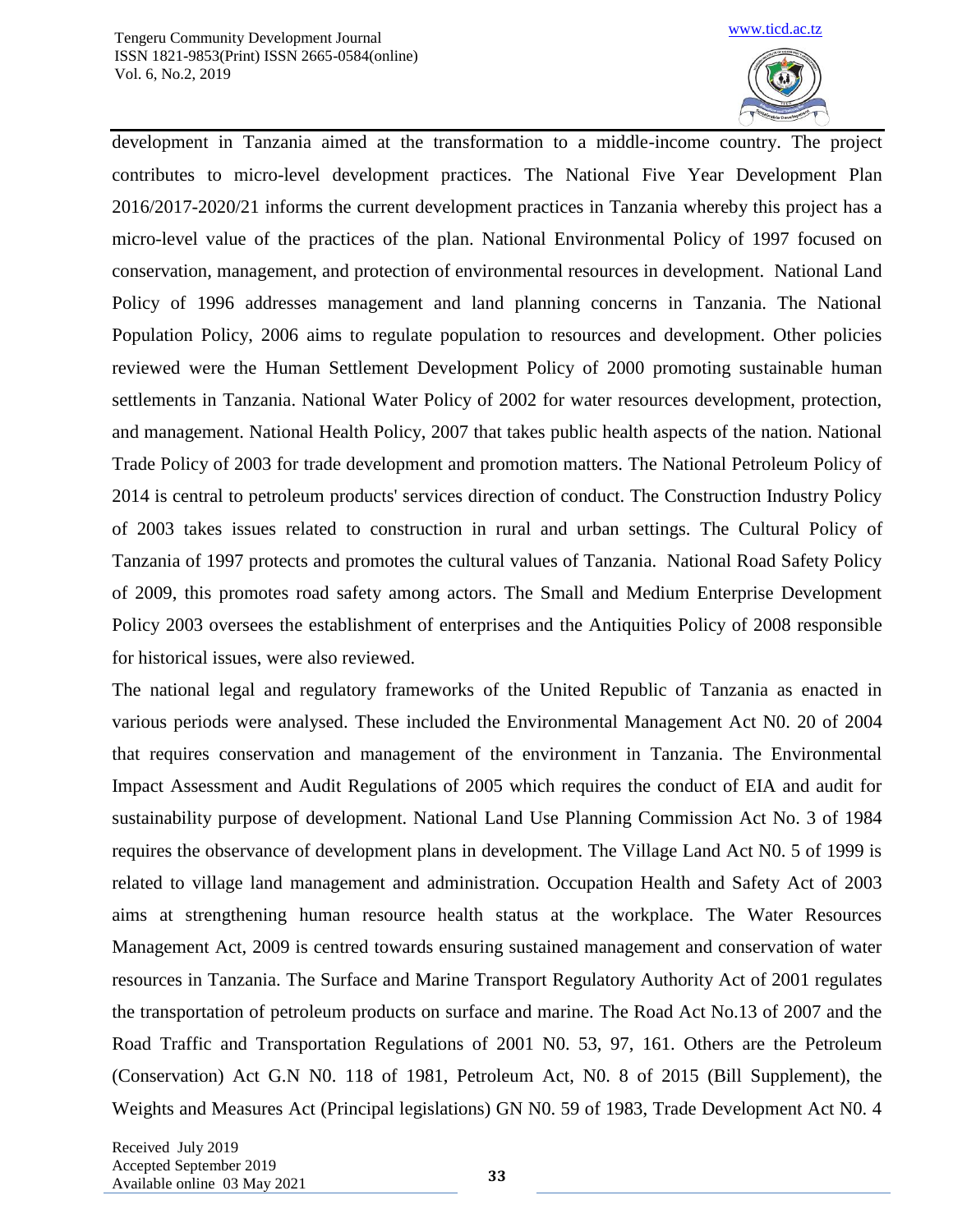

of 2009, Business Activities Registration Act, N0. 14 of 2007, Employment and Labour Relations Act, N0. 6 of 2004, Environmental Management (Water Quality Standards) Regulations, 2007, and the HIV and AIDS (Prevention and Control) Act of 2008. These legal frameworks related to petroleum services investment and trading projects of this nature. With these frameworks, it was expected that the developer would have been compliant with every direction provided. However, little was done to abide by the policies and legal requirements particularly on the environmental issues and requirements of employing good practices on environmental management. For instance, the development was not subjected to environmental impact assessment before its establishment as policy and legal frameworks of Tanzania.

# **2.0. Methodology**

The study was done in Bariadi district council at Nkololo village. It was important to explore the rural perspective of the influence of the impact of petroleum development on livelihood. The study was designed to involve various issues of the methodology. These included the qualitative approach that employed a case study descriptive design. The qualitative approach was based on the need to describe in-depth about the impacts, the management and adopt enhancement and mitigation measures of relevance. The case study-descriptive design was adopted. This combination was important to address the project's context and be able to explain the issues of concern and interest inherent. It as well used the observation method and literature review. The study employed purposive sampling procedures in which a sample size of 25 participants was involved through various methods of data collection. Purposive sampling was chosen due to its ability to select only participants of interest or relevance to the study. The study involved the following criteria or factors namely: The availability and practicality of standard operating procedures in the management and running of the petroleum project, availability of trained staff in managing the petroleum project in response to regulatory requirements related to the project. Appropriately allocated resources dedicated to meeting regulatory obligations (personnel and equipment). Quality management systems to track and record activities relating to the regulatory requirements. The observation method was used in the identification of the environmental impacts of the development. This was done through direct observation of the geographical makeup of the site. These involved data on soil characteristics, vegetation, human settlement, population, and socioeconomic setting. Focus group discussion was involved with 15 community members as participants. The group had an opportunity to identify and discuss over general impacts of the development. This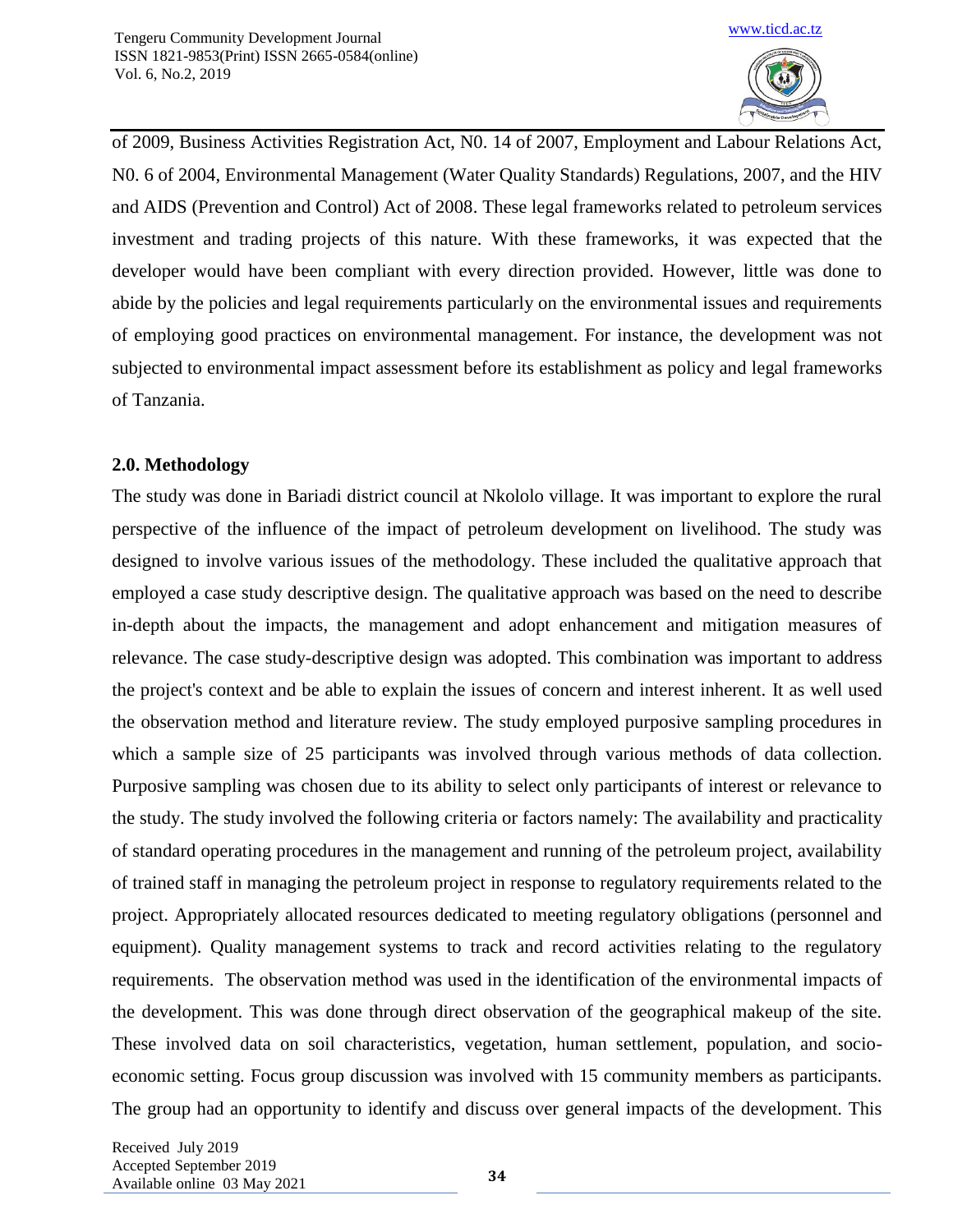

was important to get the issues of concern by the public in the locality for solutions. These discussed the benefits and impacts of the project on the socio-economic, health and environmental aspects. The interviews with 10 key informants were administered to government officials at the village and district level and some community members. These were all stakeholders that were relevant to the study. Data analysis and measurement of impacts were executed by expert judgment, Matrix table and theme, and content analysis. Impacts were measured through some indicators. The first measure was the nature of the impact. This was the type of impact in terms of being beneficial or adverse. In this measure, impacts were categorised in two types namely positive and negative impacts. The second measure was the scale of impact. This measure looked at the duration of impact in influencing the socio-economic and environmental aspects of life. The third measure was the significance of the impact. This was essentially an examination of the level of influence of the impact on the development's socio-economic and environmental dimensions of the locality and beyond. The level of influence was established through two criteria. One was that of the scale through which the impact would have its effects covered. This involved the geographical coverage of the impact in which there are two namely the local and national levels of influence of the impact. The second was that the examination of the extent of adverse impact on the socio-economic and environmental aspects of the community at the local and national levels, cumulativeness and/or sustainability it possesses. This measure gave rise to two levels of influence namely the low level of significance or low level of influence and the high level of significance or high level of influence.

# **3.0 Results and Discussion**

**3.1 Bariadi District Council:** The interviews with the council officials revealed that the project area is compliant to district bylaws since it is located within the area that is under the upgrading process. Therefore, it was explained that the project is convenient for the promotion of livelihoods of the community. The interviews also revealed that the project complies with the laws and bylaws of the council. However, it was observed that measures should be in place by the developer to have a fire outbreak preparedness. It was indicated that these should include a fire extinguisher system. Also, the project requires ownership of standard toilet and the ability to convene meetings with the surrounding community members from time to time to acquire any likely concerns related to project operation effects to the community. The interview further indicated that the project contributes to the provision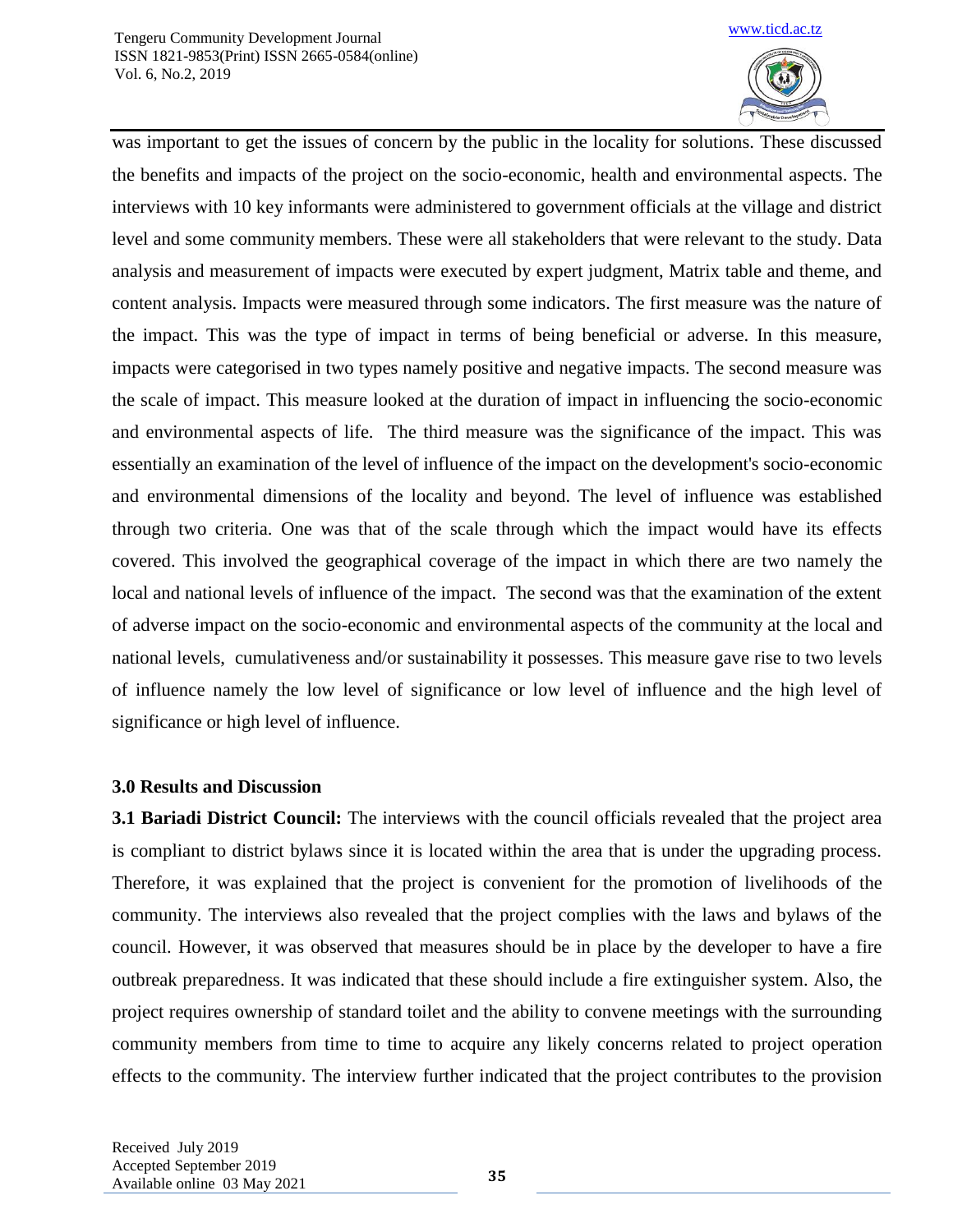

of energy to the public including kerosene and petroleum services. It was insisted that the area where the project is located is suited since it is under the upgrading process by the council.

**3.2. Nkololo Village Government:** The study examined the impact of the development from the local authority's perspective at Nkololo village. It was found that Nkololo village authority indicated a preference in the existence of the project. It was reported that the project is suited due to the community's need for the services it offers. It was said that the enhancement of the project could further promote people's needs over petroleum services.

| <b>Impact</b>            | <b>Mitigation/Enhancement Measure</b>                                                        |
|--------------------------|----------------------------------------------------------------------------------------------|
| Change in Land use       | Proper use of the legally acquired land resource of the site by developer according to local |
|                          | and national standards.                                                                      |
| Air Pollution            | The project construction might have caused air pollution due to construction activities at   |
|                          | the site. The operational phase involves the transportation of petroleum products to and     |
|                          | from the site through road models. Given the aridity, and nature of soils of the site, air   |
|                          | pollution is indispensable particularly during the dry season                                |
| Creation of employment   | The project is required to possess a human resource policy to guide employment and           |
|                          | working conditions. The elements of the policy will include issues of social security for    |
|                          | employees, health issues including joining CHF and NHIF and occupational and safety          |
|                          | issues to promote productivity and sustainable human resources health. The developer to      |
|                          | contribute towards public education on accidents and fire hazards.                           |
| Population increase      | The project will oversee the implementation of the environmental and social management       |
|                          | plans that will contribute to mitigations on its part.                                       |
| Influence of new culture | The project in collaboration with the Bariadi district council and Nkololo village           |
|                          | government requires a plan to accommodate the situation by proposing the place to contain    |
|                          | the challenges of growth of urbanism and cultural change.                                    |
| The spread of HIV/AIDS   | The project requires the adoption of periodic health checkups to her workers to provide the  |
|                          | status of their health. In collaboration with Nkololo village government and Bariadi         |
|                          | District council (BDC) it is also important to adopt periodic educational and sensitization  |
|                          | programmes to workers and the public on HIV/AIDS at the level of the community.              |
| Project workers Health   | The project requires the provision of workers' education and proper working gears and        |
| <b>Risk</b>              | tools to facilitate a good working environment that is safe for them.                        |
| Occurrence of Accidents  | The project requires a training programme for workers to handle the operation of the         |
|                          | project. Workers need protective gears in the of course working at the site. Workers also    |
|                          | need registration to the Health Insurance Fund Schemes including Community health fund       |

**Table. 1: Results on Development Impacts and Measures**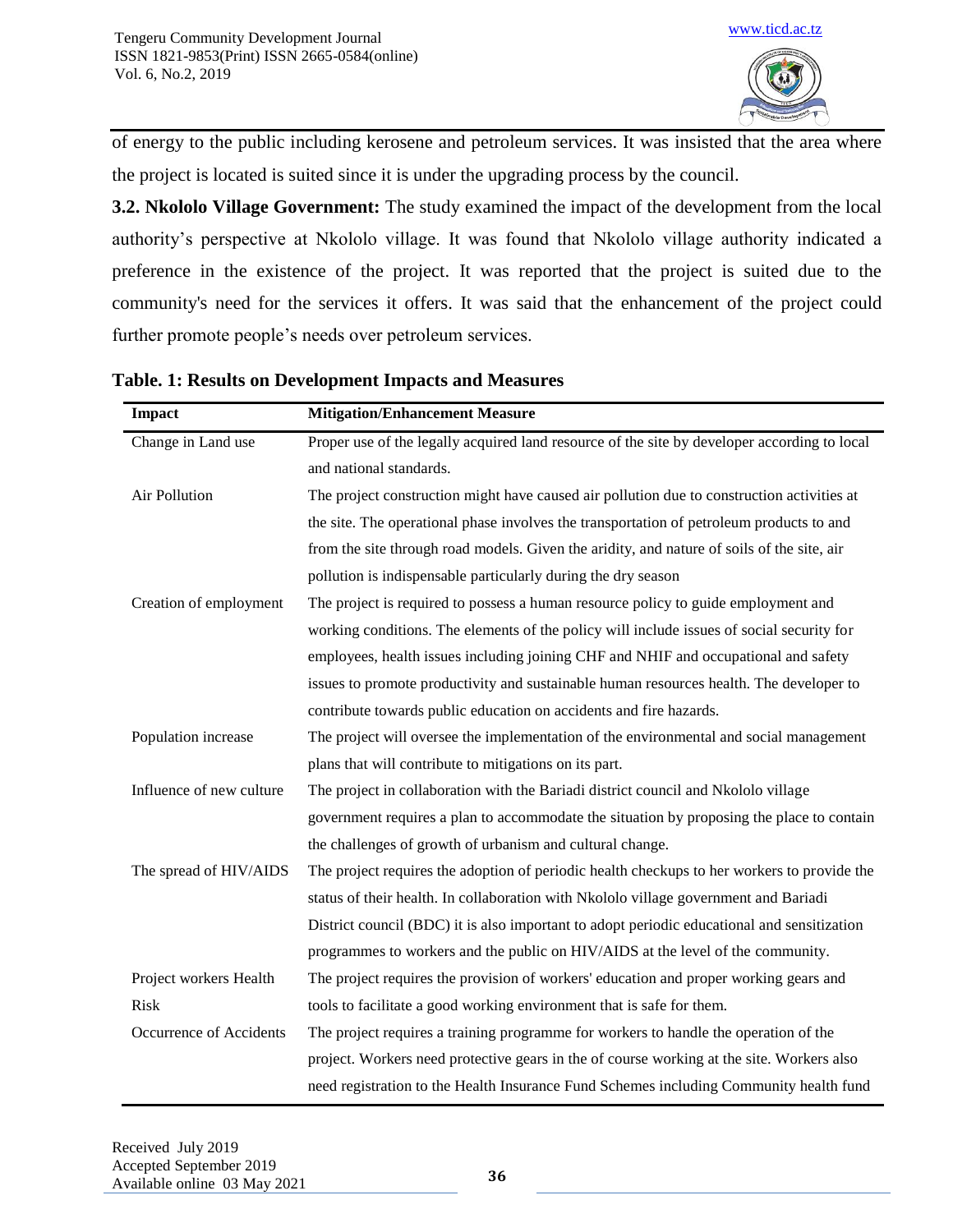|                                | and National Health Insurance Fund. However, the project holds firefighting systems for      |
|--------------------------------|----------------------------------------------------------------------------------------------|
|                                | the onsite vulnerability and concurrency of accidents.                                       |
| Influence on Youth and         | The project in collaboration with the village community to undergo awareness creation to     |
| Adolescents on Behavior        | youth regarding youths from time to time to protect good behavior for them. Workers          |
| Change                         | should be made aware as well on the need to observe the local culture of the community in    |
|                                | the project area.                                                                            |
| Immigration                    | The village government in cooperation with the Bariadi district council must be prepared     |
|                                | for the changes promoted by the project so that the community to continue living in          |
|                                | harmony. Issues about security and social changes will be accommodated through legal         |
|                                | and working regulations of the project.                                                      |
| <b>Fire Outbreaks</b>          | The developer has installed fire protection and fighting systems that comply with the        |
|                                | requirement of petroleum stations. Smoking and carrying of fire substances like matches      |
|                                | need to be strictly prohibited in the project site.                                          |
| <b>Traffic Accidents</b>       | The developer to contribute to his part in the provision of education related to road safety |
|                                | to workers and drivers.                                                                      |
| Oil Waste from Project         | The project requires the construction of an oil waste storage basin that will be             |
| <b>Storage and Sales Pumps</b> | impermeable for collection purposes before disposal. This requires the construction of       |
|                                | waste oils drainage system that is separate from the storm water system.                     |
| Harmon by Nkololo              | Project to use BDC human resources in addressing community issues related to the             |
| Village and Developer          | management of the project.                                                                   |
| Agglomeration of               | The project to expand its services to accommodate the raw materials produced in the area.    |
| <b>Economic Activities</b>     |                                                                                              |
| Rural Electrification          | The government should encourage community members' use of their farming income in            |
|                                | the construction of modern housing.                                                          |
| <b>Improved Transport</b>      | Project to collaborate with village and BDC for improving feeder roads that are nearby its   |
|                                | location.                                                                                    |
|                                |                                                                                              |

**Note:** EV Stands for environmental, E for economic, S-E for socio-economic, S for social and H for health impacts of the development

#### **3.3.1 Short Term Impacts**

 **1. Change in Land use at the site:** The project had occupied the current site for petrol station development purposes. The land-use change happened from bare land and village land to petrol station development. This comprises office and petrol station installed pumps. This is the positive beneficial impact that the petroleum product services have contributed. The land was formerly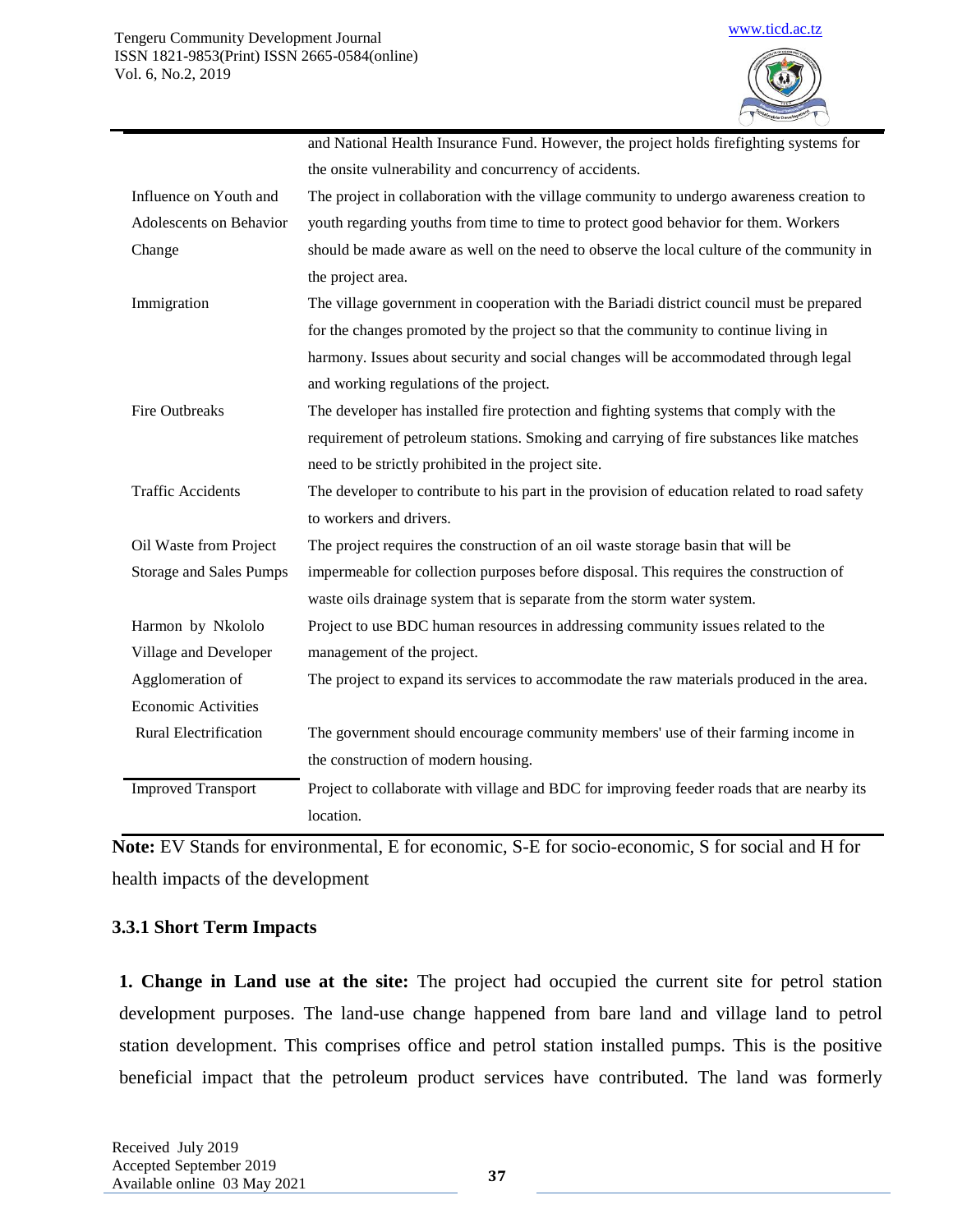

unutilised. The development now is generating services for the promoter and the public benefits. However, this can sustain up to the decommissioning phase of the project that depends on the policy, legal, economic, social, political and environmental factors. The impact possesses a high level of influence in terms of significance. This is due to the investment upon the site that contributes to the socio-economic aspect of the locality and beyond. However, it must comply to the Village Land Act number 5 of Tanzania when it comes to decommissioning phase, (URT, 1999) regarding handling of land matters.

**2. Air Pollution:** The project construction might have caused air pollution due to construction activities at the site. The operational phase involves the transportation of petroleum products to and from the site through road mode. Given the aridity, and nature of soils of the site, air pollution is indispensable, particularly during the dry season. This is the negative impact associated with development that requires project observation of the Employment policy of Tanzania (URT, 1997). It occurred during construction and in this period of operation. It will also occur in the case of the decommissioning of the project. Air pollution is also a long term negative impact because of the operation phase of the project that sells petroleum products to users of means of transport who produce pollution in the feeder roads in the locality and beyond. In terms of the level of influence, air pollution has a low adverse effect and therefore its significance is low due to the micro-level of the project.

**3 Creation of employment:** The project employs permanently 2 people. It also employs about 1 to 2 people on a seasonal basis as labourers. Indirectly, the project employs the majority of commuter motorcycles, cars and lorries in the village community and outside indirectly. This impact has a positive contribution to the socio-economic wellbeing of the locality. Indirect employment was observed through the existence of means of transport that use petroleum products serviced by the project. Drivers do carry various people for the search of life necessities from one area to the other. In such a way, they promote quick mobility for the public through the existence of the project indirectly. Employment was short term during project establishment and it is now a long term impact in its operation phase until the decommissioning period. Employment has a high level of influence in terms of its ability to promote socio-economic livelihoods of the public; therefore the development has high significance on employment creation at the micro-level or locality, hence to contribute to the Employment and Labour Relations Act of Tanzania (URT, 2004).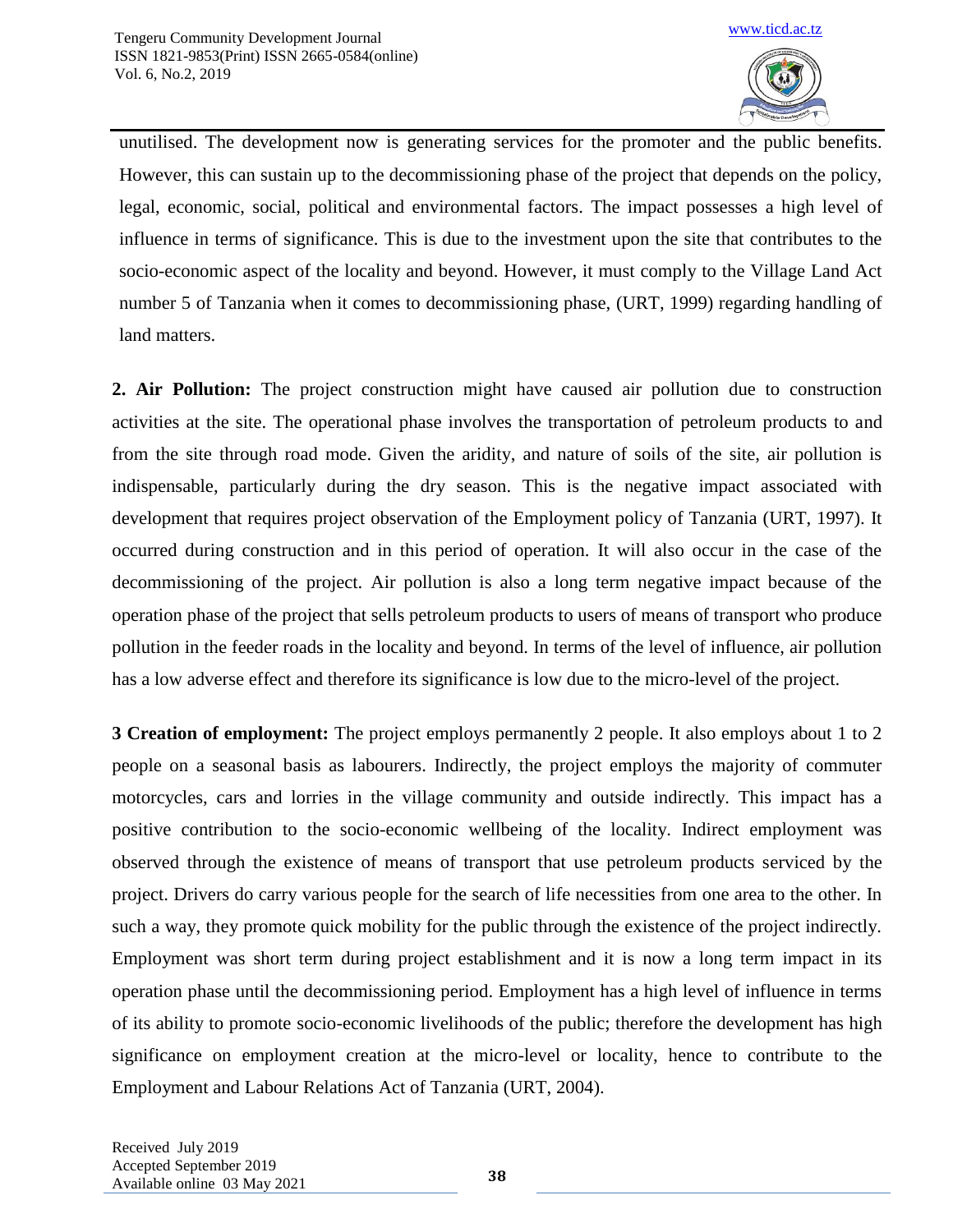

# **3.3.2 Long Term Impacts**

**4. Population Increase:** The project acts as a stimulant on population increase at Nkololo village and Bariadi district in general. This contributes to the creation of opportunities for economic and social development such as the adoption of new skills, technological transfer and increased monetary and income flow among people in the community. The increase in population essentially is sourced from the enhanced status of living among the public that leads to greater social stability contributing to greater reproduction and transfer to the locality. Generally, population increase has a positive contribution to the socio-economic, political, technological and cultural spheres of life provided that enhancement techniques on how to regulate and promote the population are considered appropriately. This impact has a high level of significance due to it being one of the main factors for development that contributes to the National population policy objectives of Tanzania (URT, 2006).

**5. Influence of New Culture:** The existence of the project attracts many groups of people including business entrepreneurs, job seekers, and suppliers. This causes a change in the ways of life to the Nkololo village community to the semi-urban and mixed culture of peri-urban characteristics. This influence can be positive in that the introduction of a new urbanite style of living among members of the community can enhance well-being. This can be linked to the modernisation theoretical perspective that entails the change of traditional culture to modern cultural sentiments of a village or rural areas to peri-urban modern ways of living among community members. On the other hand, a new culture can have a negative influence in that some of the bad elements of urbanity can be adopted by community members such as alcoholism if effective mitigation measures are not in place to regulate the behavior of the public. This again entails a high level of influence as it captures the whole aspect of the life of the community in the locality.

**6. Spread of HIV/AIDS:** The project is situated in the rural business centre of the village. The project is likely to accelerate the spread of HIV/AIDS by attracting newcomers into Nkololo village that will cause high social interaction. These include the immigration of workers, job seekers, suppliers, and business entrepreneurs. The spread of HIV and AIDS is a negative impact as it is evident in limiting the human capacity to promote socio-economic livelihoods effectively. Much as it is the negative impact, it has a high level of influence regarding the significance of its adverse. The developer must comply to the national health policy objectives of protecting public health (URT, 2007).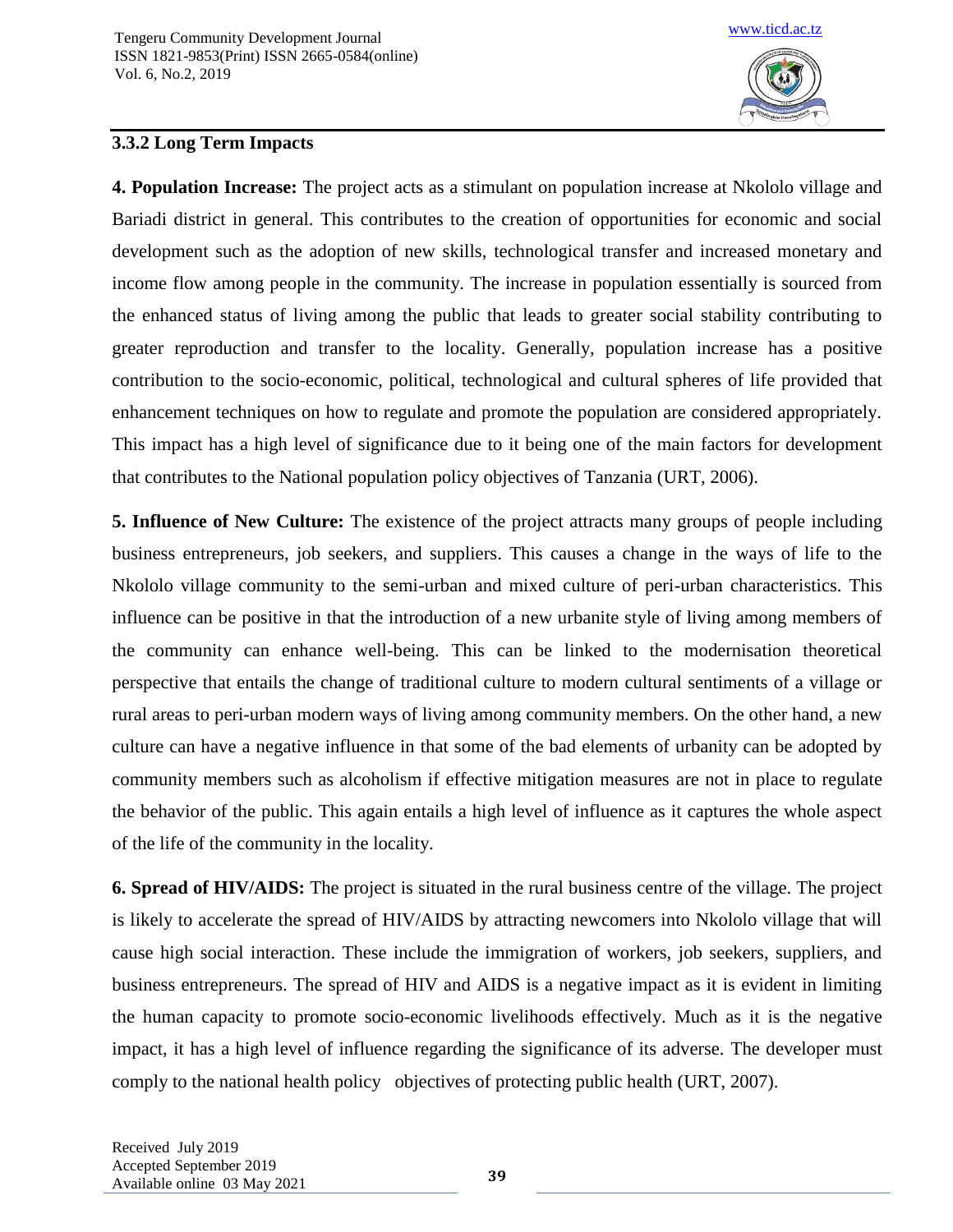

**7. Project workers' Health Risk:** The project is in its operation phase. It employs human resource in running the petroleum station. The production of dust though observed to be minimal and the risky condition to the outbreak of fire may cause health risks to workers. The risk as such is due to the nature of occupation that is concerned with the provision of petroleum products services. Therefore, it has a negative and high level of significance once disasters such as fires occur at the workplace.

**8. The occurrence of Accidents:** The project is in the operation phase. The project is essentially a petroleum product service provider for various means of transports. There may be possible accidents by vehicles, cars, and motorcycles getting its services. The development is the source of petroleum products in Nkololo locality and other users who pass by and access the services. Therefore, various means of transport do get the services and community in the locality and other places. These contribute to the likely occurrence of accidents which imply negative consequences for the public health and properties. These results imply that there are problems caused by the state of advancement or development that are more in the developed world than in developing countries. However, given the modernization theory, the problems of poverty such as lack or limited means of transport and energy services are now replaced by modern technologies in the name of modern means of transport that consume petroleum products. While enjoying their benefits in promoting livelihoods, they are on the other hand producing the problems of development such as accidents that require effective attention due to its possession of high influence one occurs. However, the project must comply with the Tanzania Road Safety Policy in practice (URT, 2009).

**9. Influence on Youth and Adolescents on Behavior Change:** Nkololo village receives different visitors as the rural business centre. These may influence youths including students due to accelerated easy access to the village. This is a negative impact in terms of influencing youth behavior. The increase in social interaction caused by the development will gradually influence youth due to changing roles from rural to peri-urban and urbanism. This is connected to the modernisation practice of development. Hence gradually, the traditional youths' roles in society will gradually and steadily be influenced changeably. This has a high level of significance if mitigation measures are not on board to moderate behaviour in the locality. The influence may also be of a beneficial positive impact if it adheres to modernisation as progress among youths. This will stimulate social development at a high level due to youths being a rapid source of change in society.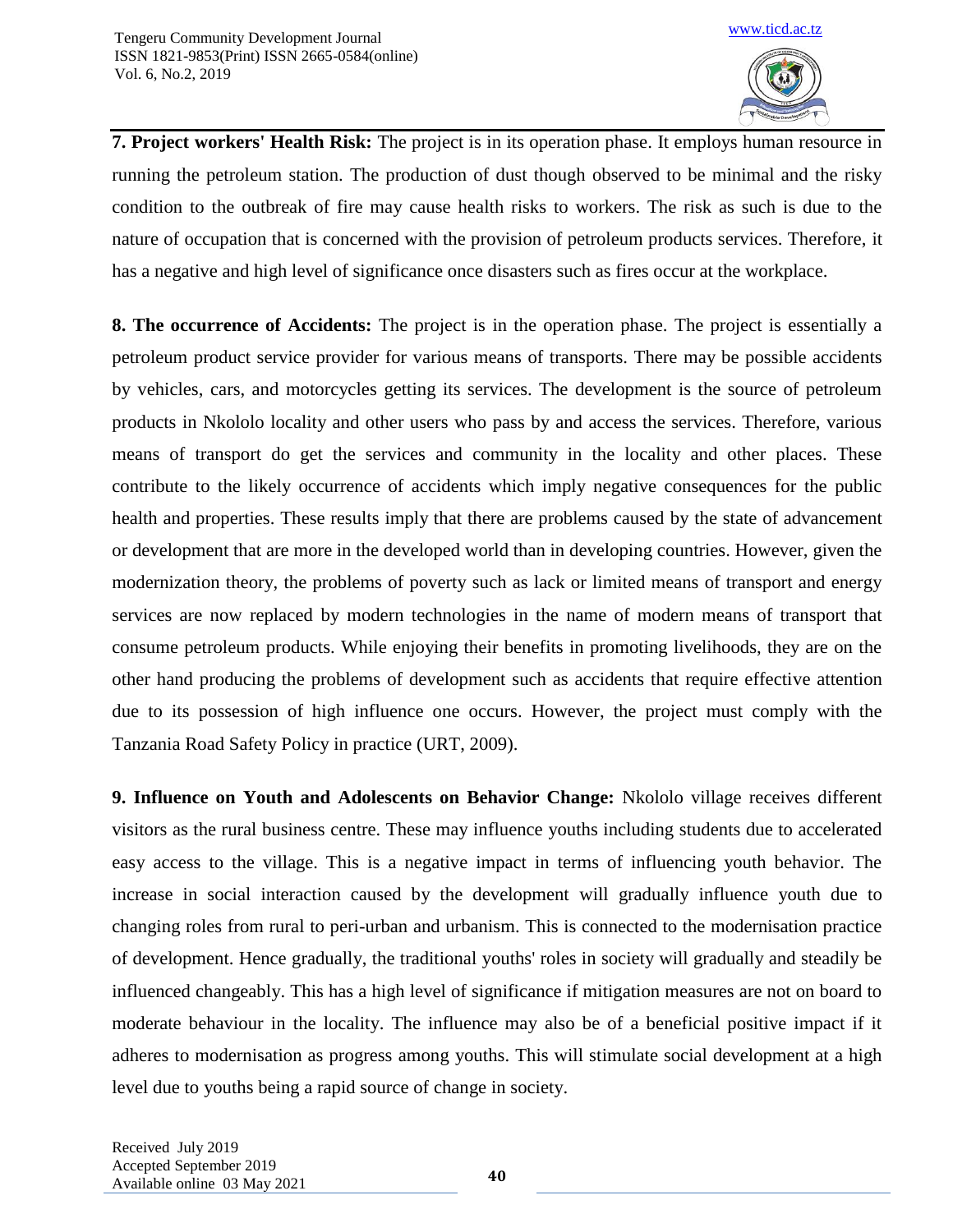

**10. Immigration:** The current Nkololo village community is sparsely populated such that there might be higher immigration to this economically promising village. The project attracts employment in the farming opportunities that makes Nkololo village to be the recipient area of individuals. Immigration is a positive impact due to its contribution to promoting livelihoods among actors. This is the other source of change in the locality. Local dwellers of the locality will be influenced positively by new ways of life that will transform the locality. Modernisation theory attempts to address development through the role of external factors. In such a way immigration will contribute to the modernising practices of development in the locality by eliminating traditional practices that are no longer desired by the community.

**11. Fire Outbreaks:** The project uses electricity in the provision of petroleum services. There might be an incidence of fire outbreak if preparedness measures are not in place. This is the negative impact that can be caused by the project to the development of society. The products offered at the project are fire-sensitive, hence require keen management that incorporates preparedness, onset and the after fire disaster measures as established in the national and international operational standards and practices

**12. Increase in Traffic Accidents:** The project is located in the rural business centre of Nkololo division and Ward. The operational process serves several means of transport including trucks, motorcycles, cars which all use some limited rural feeder roads. The project continuously adds to increased trafficking because many people will have the motivation to buy various means of transport because of the certainty and close availability of petroleum products to feed and fuel. These will contribute to road accidents. This is a negative impact that marks a high level of influence in terms of significance once it occurs. The project must implement the Road Act No.13 and the Road Traffic and Transportation Regulations 2001 (URT, 2007 and URT, 2001).

**13. Oil Waste contamination from Project Storage and Sales Pumps:** The project sells petroleum products. The storage and disposal of oil may contaminate soils and microorganisms. This is a negative impact that has incremental or cumulative results on the environment. Thus it produces highlevel adverse results in its occurrence.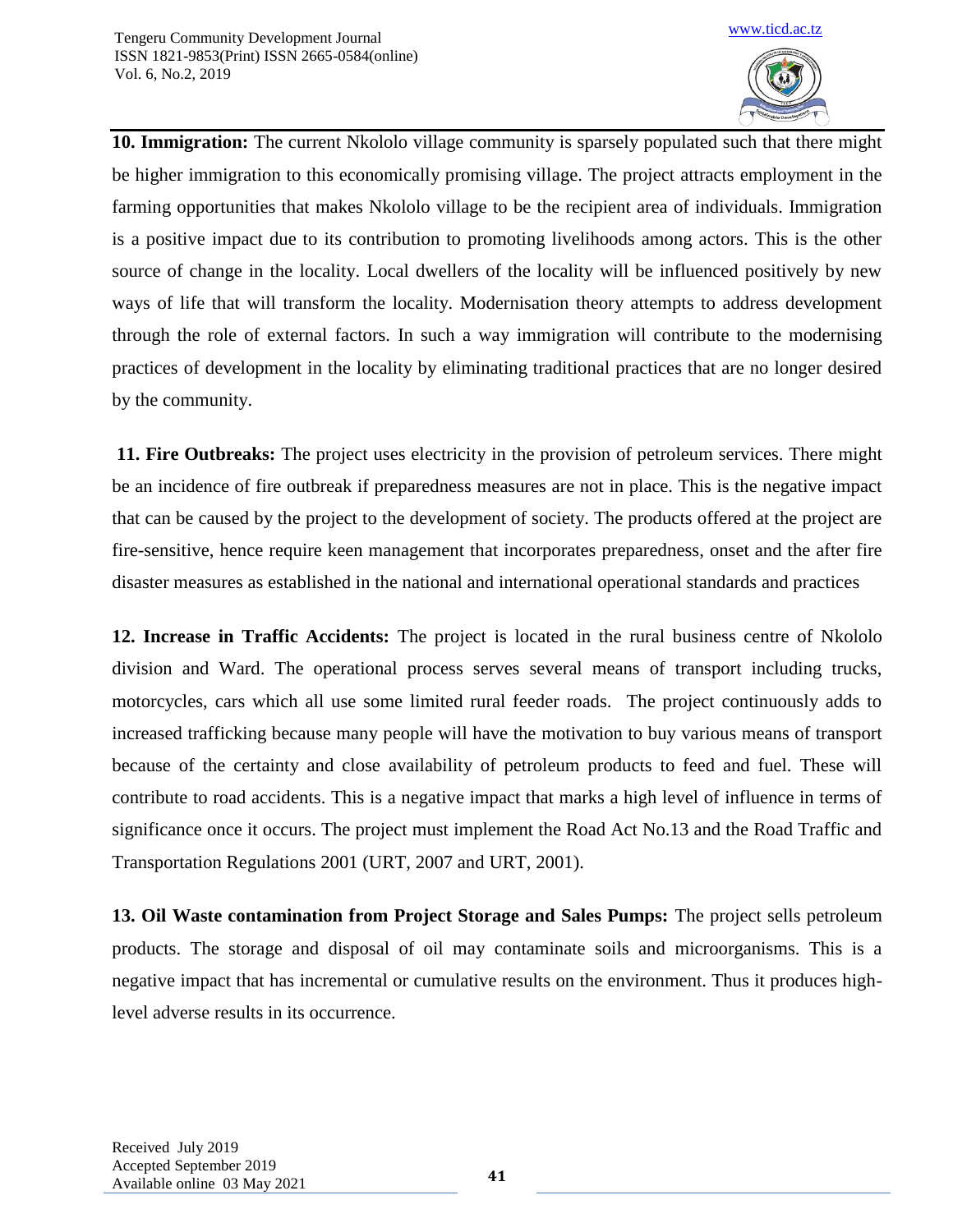

# **3.3.3 Long Term Indirect Impacts**

**14. Enhanced Cooperation between Bariadi District Council, Nkololo Village, and Project:** The project has good cooperation with the local authorities and the community. The expansion of it will call for strengthened relations between these institutions. This is a positive impact with a high level of significance in its occurrence. The cooperation is very important because of the economic and social benefits that this micro-level development is contributing to the village and Bariadi district council at large.

**15. Agglomeration of Economic Activities:** The project has attracted several income-generating activities including food vendors and kiosks. Therefore, the project adds to the current economic state of the village community and government in general. This is a positive impact with a high level of significance because of the ability to stimulate the micro-level development of the rural communities at Nkololo and the surrounding areas. The economic activities of the area are moderated by the availability of fuels as inputs in the transport sub-sector of the area. Therefore, the project stimulates the enhanced operation of these activities through enabling transactions, mobility, sales and distribution of various products and services. The project also is there to facilitate the close social interactions in the locality and beyond. This is typical, the practice of modernisation perspective of development that focuses on transforming or changing the traditional economic activities into modern ones. The development adds to the small and medium enterprise development policy direction of promoting enterprises at local, rural areas in Tanzania (URT, 2003).

**16. Extended Rural Electrification:** The project has been connected to the national grid system of electricity in its operation. The project, therefore, has and influenced the availability of electricity to the village community. It will continually, influence the availability of electricity to the other villages and households not connected to electricity. The project contributes to this as a positive sustainable impact. This impact has a high level of significance in terms of contribution to the socio-economic and cultural aspects of peoples' lives in the locality. This will change the use of traditional energy that is not desired in the socio-economic, environmental and health aspects. Hence it is linked to the modernisation theory of development. The impact will gradually redress the bulk use of forest resources in the locality as charcoal and firewood for lighting and cooking at households. Electricity will also add value to the quickening rural transformation process of modernisation as an agent.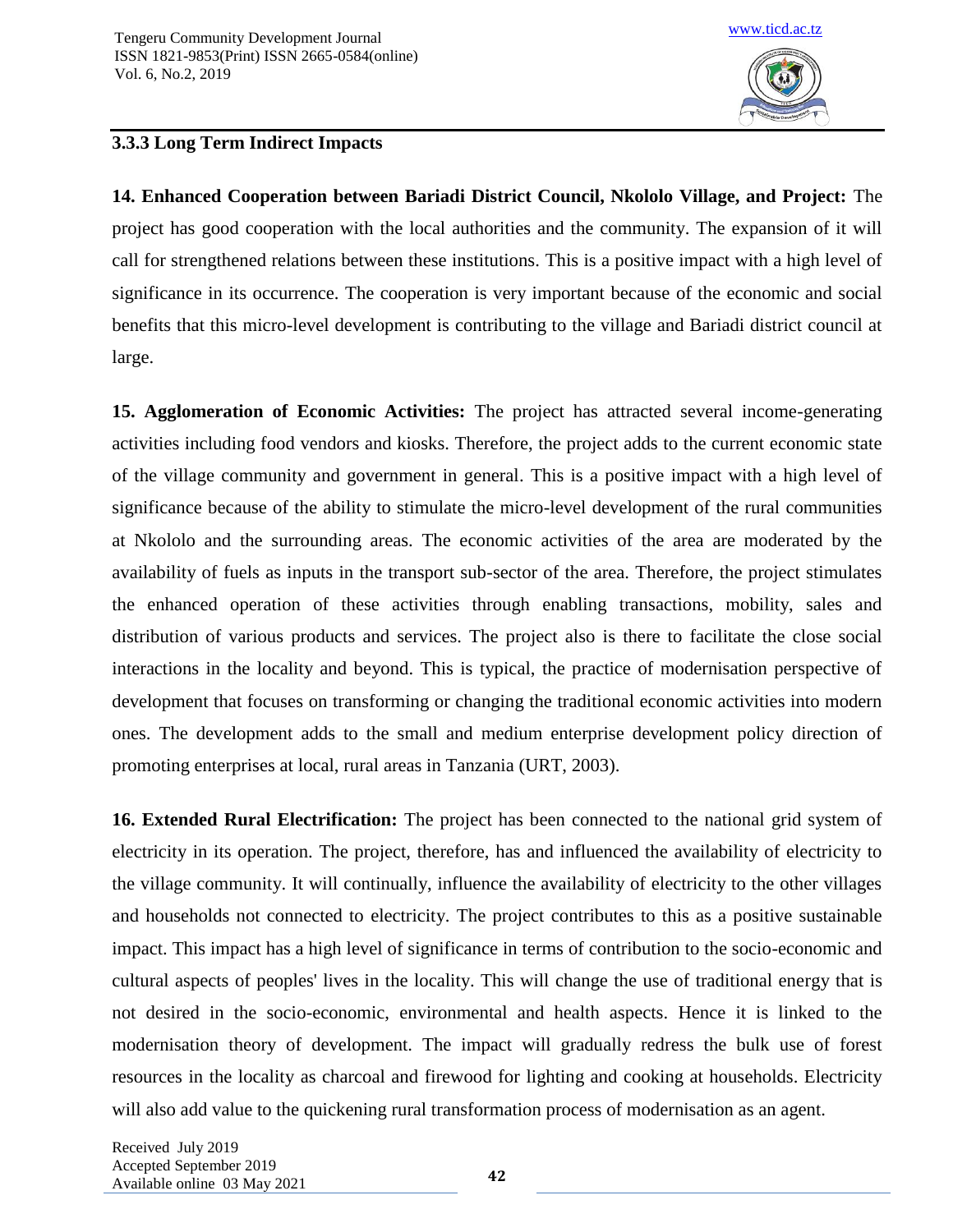

**17. Improved Transport Infrastructure:** The site is located about 30 km from Bariadi town. The existence of the project influences improvement of the feeder road network from Bariadi and site to the other farmlands and villages. In such a way, it enables the permanent accessibility of villagers to Nkololo village because of the availability of petroleum products. The development will contribute to this as a positive impact intended to promote the socio-economic aspects of the locality. The project existence is a factor for the availability of various means of transport and improvement of feeder roads in the locality. Such improvement is connected to a move from traditional modes and means of transport to modern ones as per modernisation thinking in practice.

### **4.0 Conclusion**

The paper concluded that the development has influential environmental and socio-economic impacts on development in the locality and beyond. Some impacts are negative and harmful such as air pollution and the spread of HIV/AIDS. However, these are less important given the prescribed mitigation measures provided that they are effectively implemented. The positive impacts will contribute much to the realisation of project objectives as well as public socio-economic benefits. These involve job creation in the locality, agglomeration of economic activities and improved transport infrastructure. The enhancement measures proposed are sufficient for making the project obtain its intended results. These are such as the adoption of periodical HIV check-up of community members in the locality, continued provision of education on the pandemic, adherence to standards of driving. Tanzania is undertaking struggles to attain major policy goals of attaining middle-income status by 2025. Therefore the study found more positive and beneficial impacts than it is for the negative and harmful impacts. These impacts add to the national strategies by benefitting the needy population of the rural areas. Therefore, the positive impacts of the development outweigh the negative impacts. It contributes towards rural poverty reduction and reduced environmental degradation which is among others the main source linked to poverty like conditions of rural areas.

# **5.0 Recommendations**

The study recommended for implementation of the Environmental and Social Management and monitoring plan by actors. The developer shall take all practical measures to ensure the implementation of the environmental management plan by carrying out self-monitoring through the facilitation of the plan by human and financial resources. It was recommended that the expert should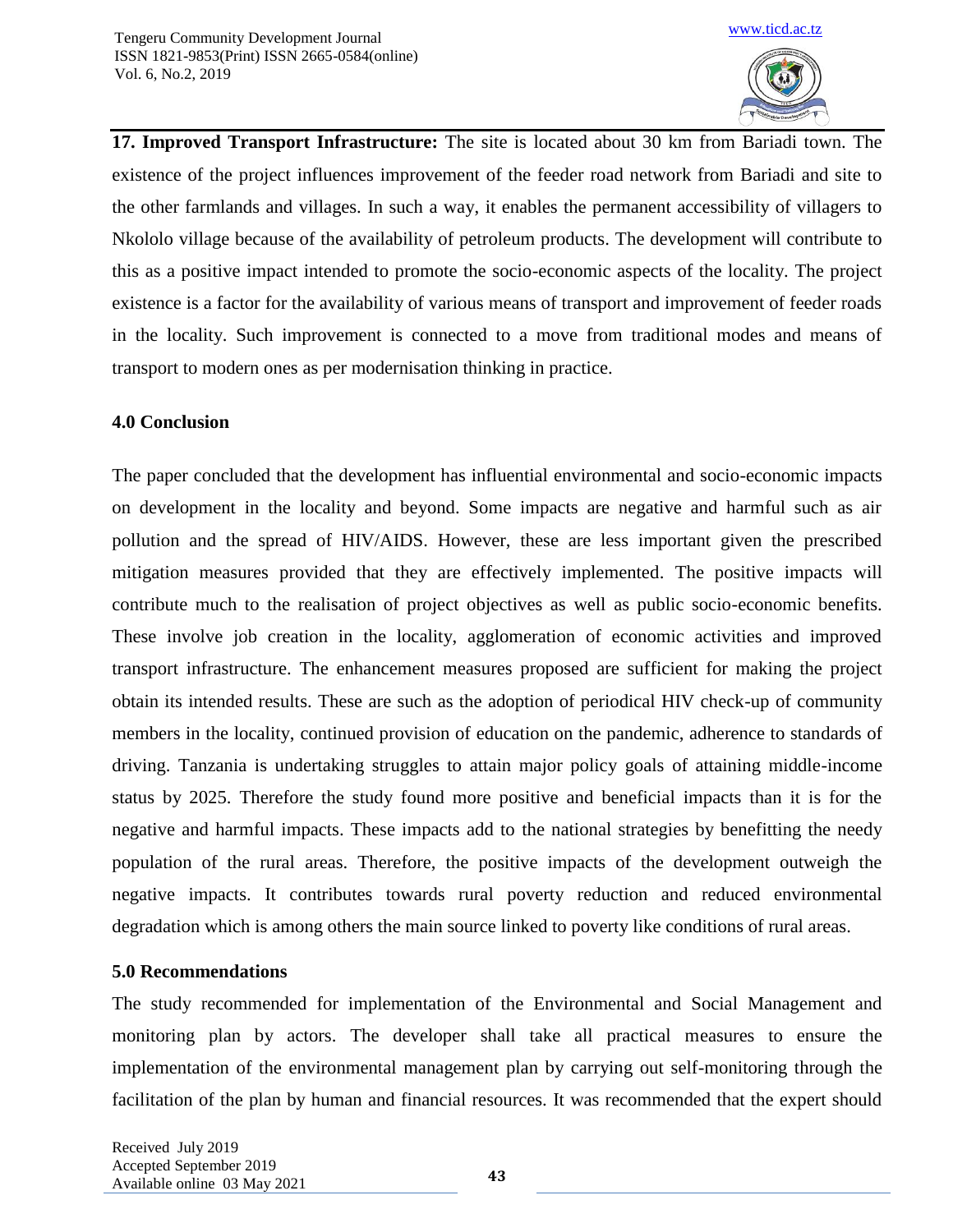

be hired to undertake external environmental monitoring and environmental auditing in the course of project implementation by the developer. The developer had been examined and found that the management does not have the units to promote the management of environmental mitigation measures. It was therefore recommended that the following units were key to be formed, followed by the recruitment of the relevant personnel. There is a need to implement the Environmental, Health and Safety Subsection for the development by the developer. This will enable the overseeing of all operations involving workers, project physical environment and surrounding Nkololo community. The relevant personnel here will be the Environmental Officers who will be responsible for community relations and education, wastes management and monitoring of environmental and social parameters of the Environmental Management Plan (ESMP). The developer was required to get clear familiarization with the impacts, mitigation and enhancement measures and the way the ESMP and Monitoring Plan will be implemented. Therefore, it recommended that the workers, surrounding community at village authority, project management, and contractors in all project phases was important that be empowered on the EMP implementation.

# **6.0 Acknowledgment**

The researcher would like to thank all those who participated in the study process. Their inputs were so imperative that they led to make this work complete. Among them were local government authorities of Bariadi and Nkololo village. Others were community members and central government officials such as those of the National Environment Management Council of Tanzania who provided inputs on the study. The developer is also acknowledged for compliance to the study.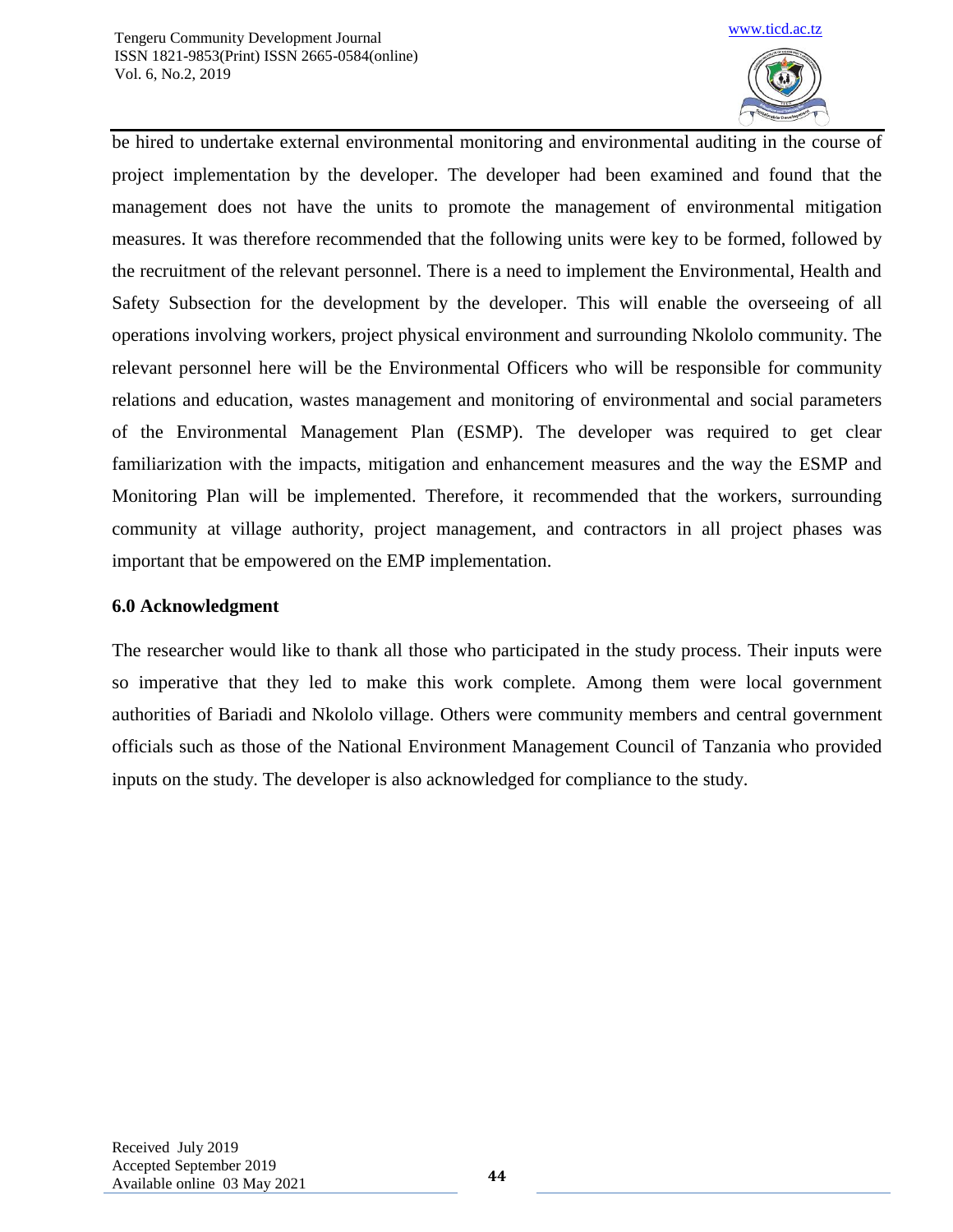

Al-Moneef. M., (2006). The Contribution of the Oil Sector to Arab Economic Development Paper Presented at the High-Level Roundtable Partnership for Arab Development: A The window of Opportunity Held at OFID in May 5, 2006

[www.ticd.ac.tz](http://www.ticd.ac.tz/)

Bariadi District Council. (2018). Bariadi District Profile. Simiyu Region, Tanzania

- Hassan, A. (2014). Review of the Global Oil and Gas Industry: A Concise Journey from Ancient Time to Modern World. Research Gate.
- Institute of Economic Affairs . (2014). A Primer to the Emerging Extractive Sector in Kenya: Resource Bliss, Dilemma or Curse, IEA, Nairobi

Mwabu, G. (2018). Kenya's Oil Governance Regime: Challenges and Policies Centre for Research on Peace and Development Working Paper No.71

- Nyoni, E. M. O. (2013). Effect of Bulk Procurement System to the Tanzania Fuel Market Prices. A Dissertation Submitted in Partial Fulfillment of the Requirement for Award of Master Degree of Finance in Accountancy and Finance of Mzumbe University.
- Olawuyi, D. S and Tubodenyefa, Z. (2018). Review of the Environmental Guidelines and Standards for the Petroleum Industry in Nigeria (Egaspin)

Osborn, D., Cutter, A. and Ullah, F. (2015). Universal Sustainable Development Goals, Understanding the Transformational Challenge for Developed Countries, Report of a

The study, Stakeholder Forum, [www.stakeholderforum.org,](http://www.stakeholderforum.org/) site visited on 12/01/ 2016.

United Republic of Tanzania (URT). (1981). Petroleum (Conservation) Act GN. N0. 118, DSM

URT. (1983). Weight and Measures Act (Principal Legislations)GNN0.59

URT. (1984). National Land use Planning Commission Act N0 3, DSM

- URT. (1996). Land Policy DSM
- URT. (1997). Cultural Policy of Tanzania, DMS
- URT. (1997). National Environment Policy, DSM
- URT. (1999). The Village Land Act N0 5, DSM

URT. (2000). Tanzania Development Vision 2025, DSM

- URT. (2000). Human Settlement Development Policy, DSM
- URT. (2000). Tanzania Development Vision 2025, Dar es Salaam
- URT. (2001). Surface and Marine Transport Regulatory Authority Act, Dsm